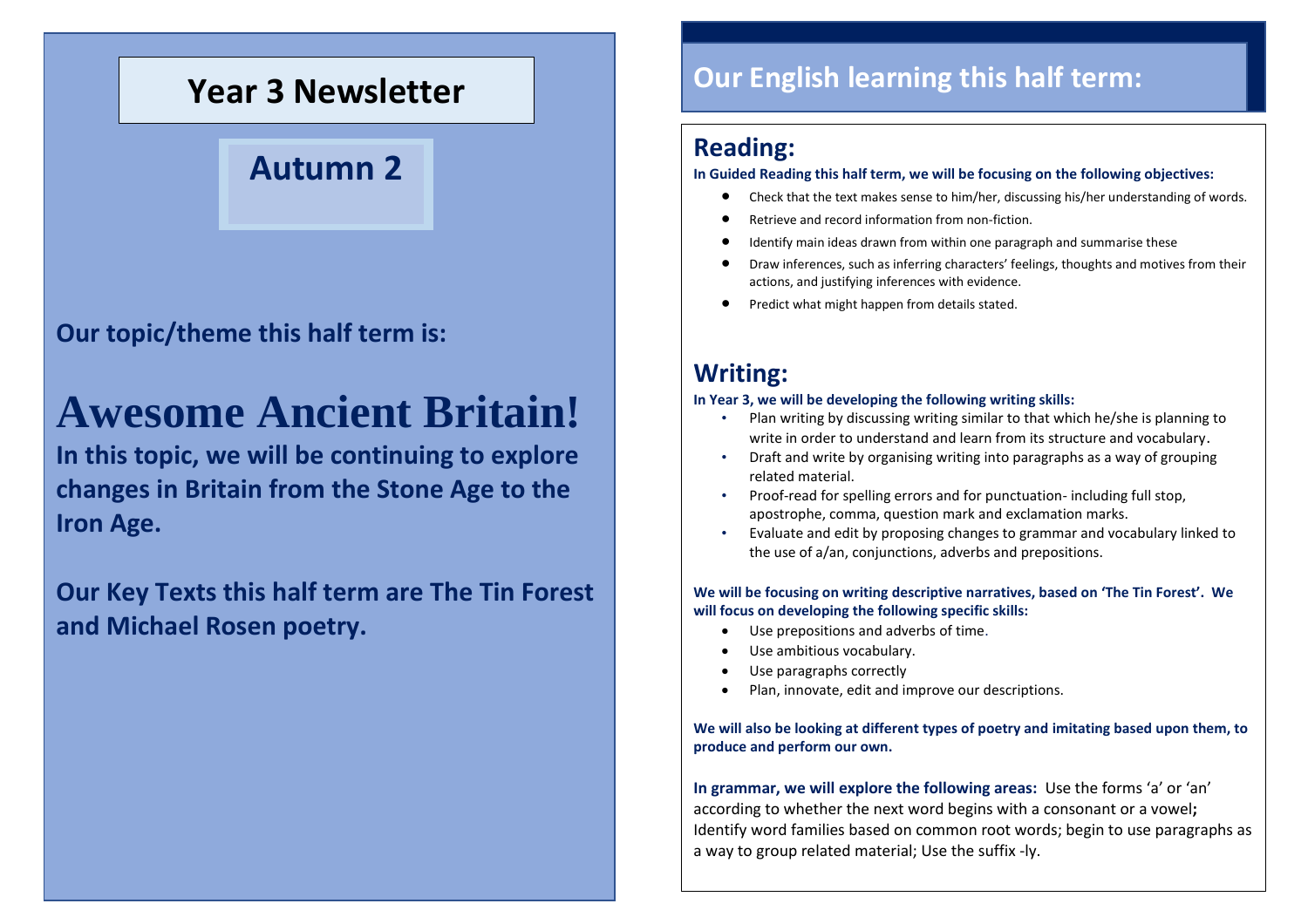### **Our Maths learning this half term:**

#### **Continue Addition and Subtraction**

- Add numbers mentally, including: a three-digit number and ones; a three-digit number and tens; a three-digit number and hundreds.
- Subtract numbers mentally, including: a three-digit number and ones; a three-digit number and tens; a three-digit number and hundreds.
- Add numbers with up to three digits, using formal written methods of column addition.
- Subtract numbers with up to three digits, using formal written methods of column subtraction.
- Estimate the answer to a calculation and use inverse operations to check answers.
- Solve problems, including missing number problems, using number facts, place value, and more complex addition and subtraction.

#### **Begin Multiplication and Division**

- Recall and use multiplication and division facts for the 3, 4 and 8 multiplication tables.
- Write and calculate mathematical statements for multiplication using the multiplication tables for Year 3, including for two-digit numbers times one-digit numbers, using mental and progressing to formal written methods.

**We will continue to develop our counting and mental maths skills throughout our maths units.**

#### **Our Science and Computing learning this half term:**

### **Science**

#### **Our unit of science this half term is focused on skeletons and muscles. We will be covering the following knowledge areas:**

• I I can identify that humans and some other animals have skeletons and muscles for support, protection and movement.

#### **We will be developing the following enquiry skills:**

- Raise relevant questions and use different forms of enquiry to answer them
- Recognise when and how secondary sources need to be used to answer questions
- Draw simple conclusions (identifying differences, similarities and changes) and use simple scientific language

### **Computing**

#### **Our unit of computing this half term is focused on creating animations.**

- I can create a comic strip with multiple characters.
- I can draw a storyboard to plan my film.
- I can add audio to my animation.
- I can use a green screen to animate with a background.

#### **Our digital literacy focus this half term will be on the online community with the following objectives:**

- I understand why people should be respectful and safe online.
- I know what safe and respectful means.
- I understand the difference between 'face to face' and 'online' communication.
- I know the rules on how to communicate clearly and respectfully online.
- I can participate respectfully in an online community.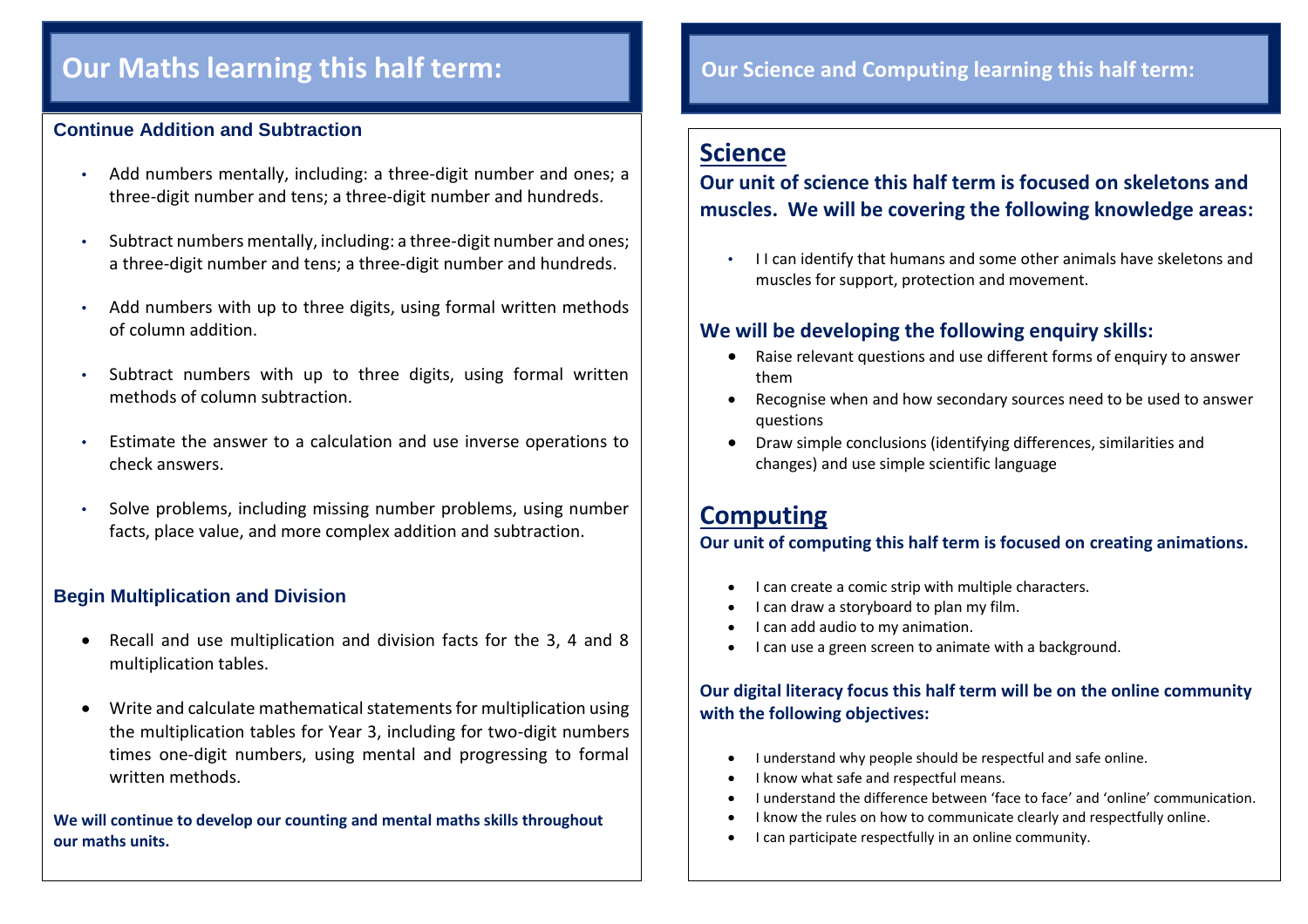### **Our Humanities learning this half term: Our Creative Arts learning this half term:**

### **History:**

 $\overline{\phantom{a}}$ 

**Our history focus this half term will continue to be on 'Changes in Britain from the Stone Age to the Iron Age' and we will explore some of the following issues:**

- Is bronze better than stone?
- What did prehistoric people look like?
- How was Iron Age society different to Stone Age society?
- Why and how do things change?

#### **We will be developing the following historical skills:**

- Develop chronologically secure knowledge and understanding of British, local and world history.
- Address and devise historically valid questions about change, similarity and difference.
- Note connections, contrasts and trends over time.
- Address and devise historically valid questions about significance.
- Understand how our knowledge of the past is constructed from a range of sources.

### **RE:**

**In RE, we will complete our work from Autumn 1 on Judaism.**

### **Spanish:**

In Spanish this half term, we will be learning about terminology for our family, before exploring cultural differences with Christmas in Spain.

### **DT:**

 We will use a range of skills to create Iron Age roundhouses. Children will research roundhouses, plan and adapt their designs and then use a range of materials to create their houses. We will also be creating pop-up books, linked to *The Tin Forest*.

#### **We will develop the following skills:**

- Use research and design criteria to inform design of Iron Age roundhouses.
- Develop ideas to inform the design of innovative, functional and appealing products by looking at, exploring and analysing examples of roundhouses from this historical period.
- Generate, develop, model and communicate their ideas through discussion and annotated sketches.
- Select from a range of tools and equipment to perform their practical task of creating an Iron Age roundhouse.
- Select and use a wider range of materials and components, according to their functional properties and aesthetic qualities.
- Investigate and analyse a range of existing roundhouses.
- Evaluate their final design against their own, original design criteria and consider the views of others to improve their work.
- Apply their understanding of how to strengthen, stiffen and reinforce their roundhouses to ensure they are stable and they are fit for purpose.

### **Music:**

#### **Singing**

- $\bullet$  Singing in a choir.
- Learning melodies and harmonies for Carols and Winter songs.
- Performing as a choir, reading signals from a conductor, and exploring different rhythms.